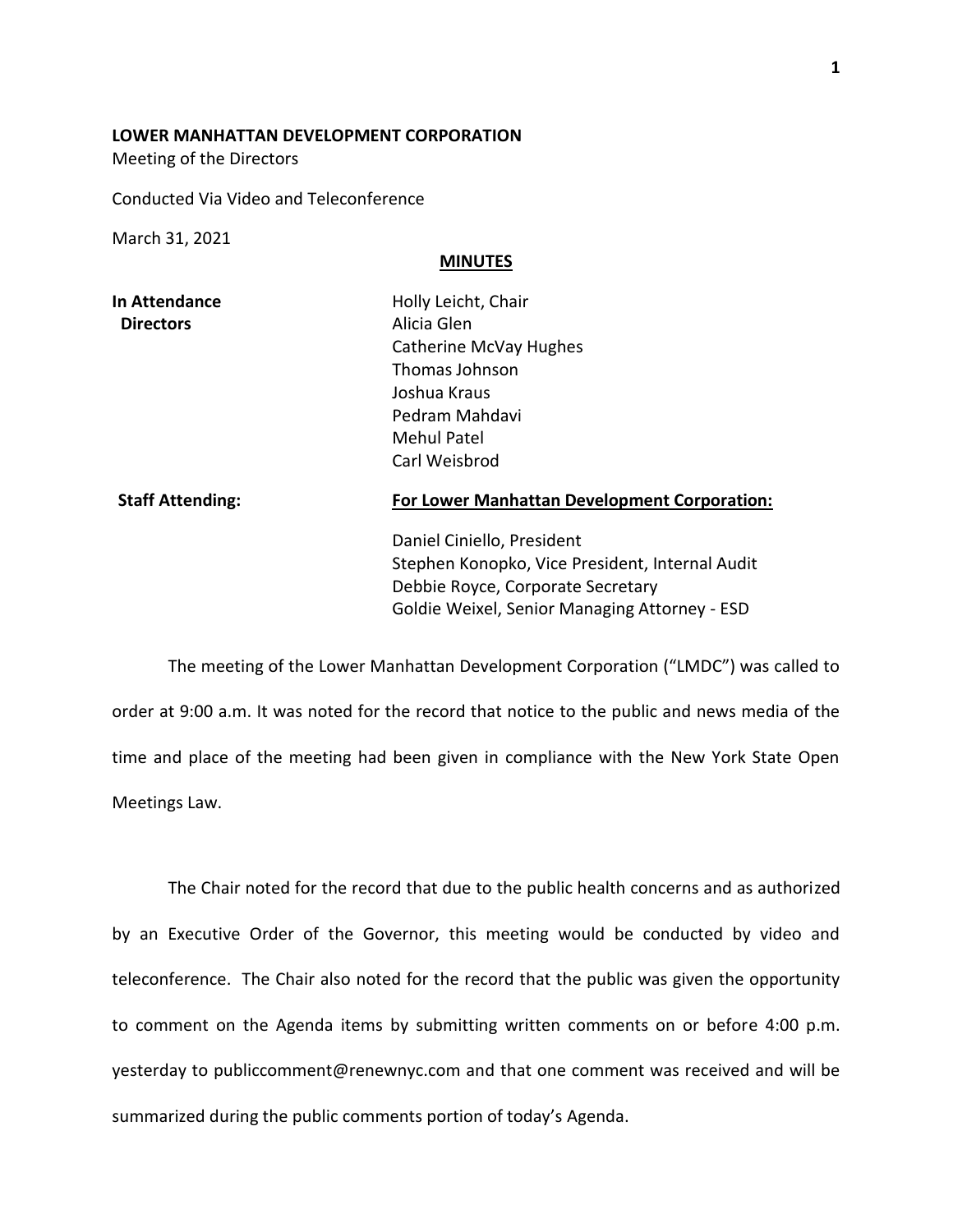Before beginning with the substantive portion of the meeting the Chair asked the Directors whether anyone had any potential conflict of interest with respect to any of the items on the proposed Agenda.

Hearing no conflicts, the Chair called for a motion to approve the Minutes of the Directors' meeting of February 11, 2021. Noting no corrections, and upon motion duly made and seconded, the following resolution was unanimously adopted:

Approval of Minutes

RESOLVED, that the Minutes of the meeting of the Corporation held on February 11, 2021, as presented to this meeting, are hereby approved and all actions taken by the Corporation's employees, officers or Directors in furtherance of the matters referred to therein are hereby ratified and approved as actions of the Corporation.

\_\_\_\_\_\_\_\_\_\_\_\_\_\_\_\_\_\_\_\_\_\_\_\_\_\_\_\_\_\_\_\_\_\_\_\_\_\_\_\_\_\_\_\_\_\_\_\_\_\_\_\_\_\_\_\_\_\_\_\_\_\_\_\_\_\_\_\_\_\_\_\_\_\_\_\_\_\_

\* \* \*

The Chair then called on the Corporation's Audit and Finance Committee Chair, Director Tom Johnson, to provide a report on recent Audit and Finance Committee Meetings for the Directors' information.

Committee Chair Johnson reported that the Audit and Finance Committee (the "Committee") met on March 22, 2021 to review materials presented at this meeting. He reported that the Committee received a brief update on the status of the Site 5 including staff focus on executing the term sheet, related agreements and plans to modify the General Project Plan.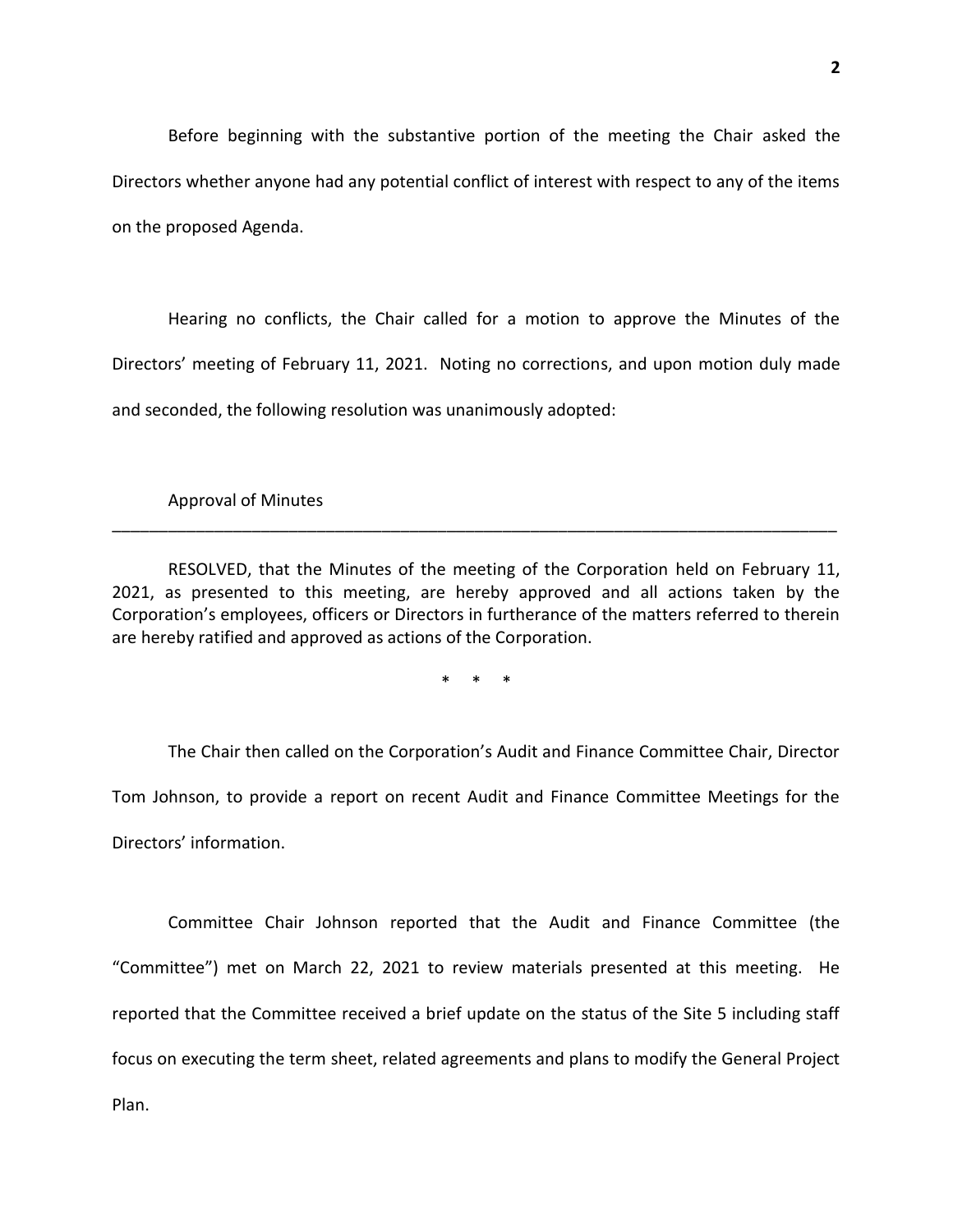Committee Chair Johnson explained that the Committee reviewed the LMDC current year administrative budget variance report which indicated that spending will be approximately 6% below the approved budget. He further explained that the Committee also reviewed the proposed upcoming fiscal year budget which it fully supports.

It was noted that the Committee also received updates on funds in place for projects and programs and it was further noted that staff continues working with grant recipients, HUD and City and State officials to identify existing projects in need of additional funding and potential affordable housing projects the Corporation can support. The Committee also reviewed and discussed the pre-qualified legal counsel, environmental services and external audit contract value increases and extensions, as well as the cost estimating contract zerodollar time extension, all of which it supports. The Committee also met with the Internal Auditor and reported that no findings or irregularities were identified, noting that the Committee is very pleased with the way the Corporation is run.

The Chair thanked Committee Chair Johnson for his report and added a brief update on Site 5 noting that the term sheet and related documents have been executed. She added that the Corporation received one public comment from Todd Fine which she proceeded to summarize.

The Chair then called on Mr. Ciniello to present the Administrative items on the Agenda.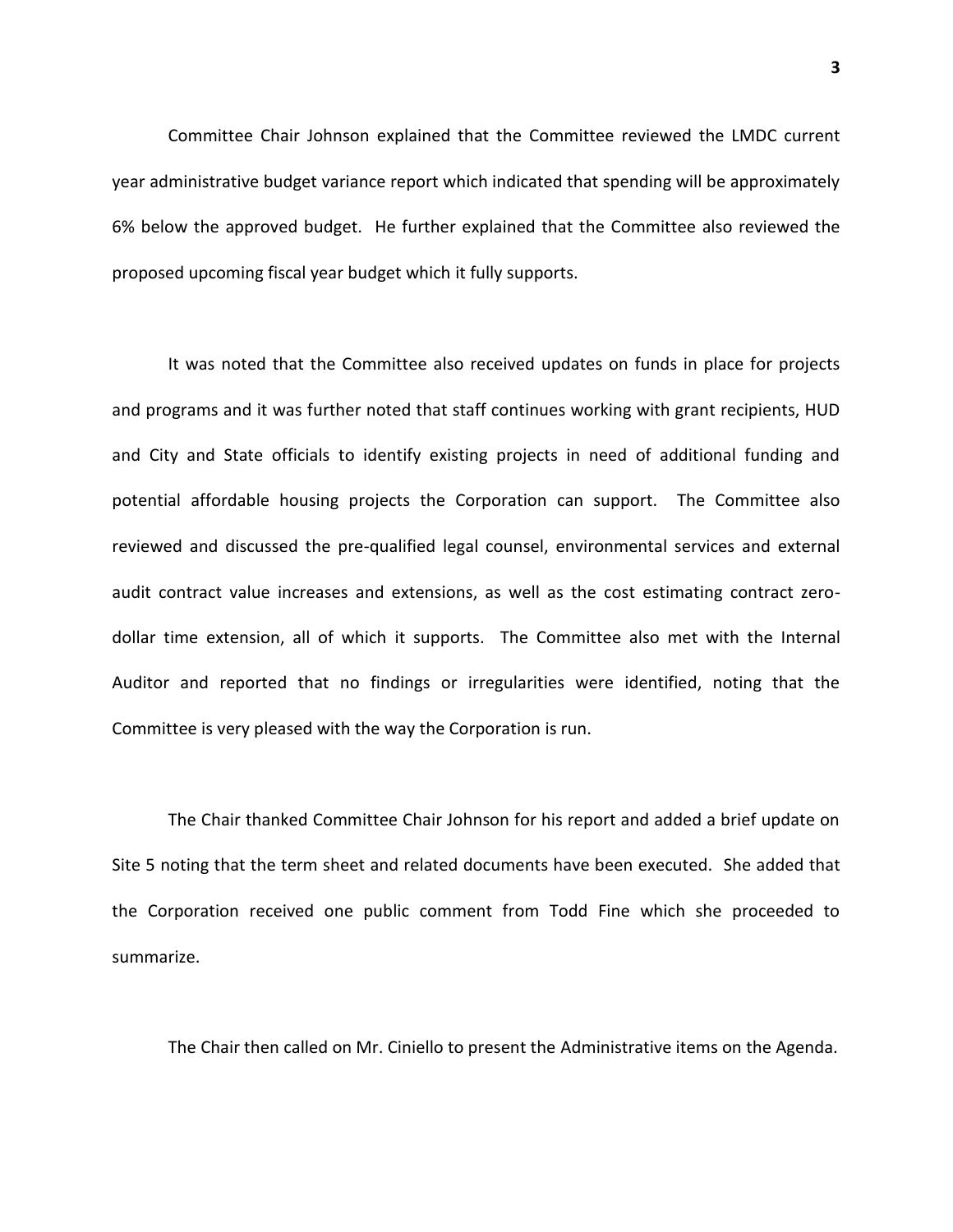Mr. Ciniello presented a request for the Fiscal Year 2022 Administrative Budget which he noted is less than the previous year's budget and projected spending.

Hearing no response to a call for questions or comments from the Directors and the

Chair again noting that the only comment received from the public was already summarized,

upon motion duly made and seconded, the following Resolution was unanimously adopted:

Approval of Lower Manhattan Development Corporation Fiscal Year 2021 – 2022 Budget

RESOLVED, that the budget of the Corporation for fiscal year 2021-2022 is hereby adopted as presented to this meeting; and be it

\_\_\_\_\_\_\_\_\_\_\_\_\_\_\_\_\_\_\_\_\_\_\_\_\_\_\_\_\_\_\_\_\_\_\_\_\_\_\_\_\_\_\_\_\_\_\_\_\_\_\_\_\_\_\_\_\_\_\_\_\_\_\_\_\_\_\_\_\_\_\_\_\_\_\_\_\_\_

FURTHER RESOLVED, that the proper officers of the Corporation are authorized and directed to implement and carry out said budget for the Corporation and are directed to inform the Board of material variances from the budget; and be it

FURTHER RESOLVED, that all such actions previously taken in furtherance of the foregoing by the Corporation's employees, Officers or Directors are hereby ratified and approved in all respects.

**\* \* \***

Mr. Ciniello then presented a request to amend and extend the pre-qualified legal counsel contracts with Carter Ledyard & Milburn LLP and Venable LLP which would enable staff to continue to obtain legal services on an as needed basis, primarily for Site 5 related matters which would be paid for by the Site 5 developer, and other ongoing or future LMDC legal matters which would be paid for with LMDC funds.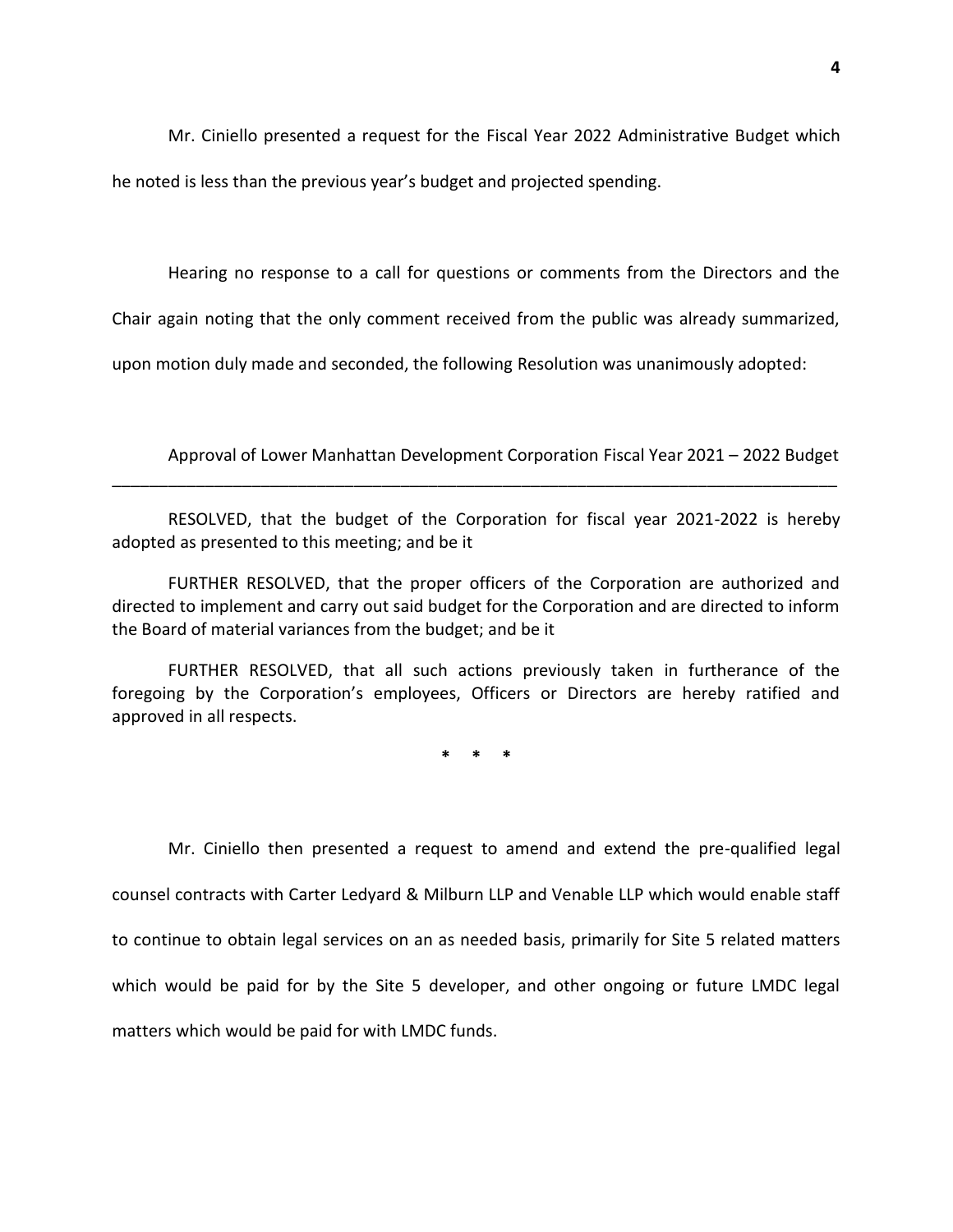Director Glenn questioned whether the requested additional \$700,000 would be sufficient in light of what could be a heavy negotiation. Mr. Ciniello explained that the \$700,000 would supplement over \$100,000 that is already available in these contracts and that it is not expected that much of these funds would be needed for non-Site 5 matters. Chair Leicht added that the cost agreement recently executed requires the developer to put up \$1.5 million in an Imprest Account which can be replenished if necessary to cover such costs.

Hearing no other comments from the Directors and as no related comments were received from the public, upon motion duly made and seconded, the following Resolution was unanimously adopted:

Authorization to Amend the Pre-Qualified Legal Counsel Services Contracts

RESOLVED, that the amount of the Corporation's expenditures authorized under the agreements and amendments with one or more law firms on the Empire State Development Pre-Qualified Counsel List shall increase by \$700,000, to an amount not to exceed \$4,400,000 in the aggregate, and the term of such agreements shall be extended through March 31, 2023, as described in the materials presented to this meeting; and be it

\_\_\_\_\_\_\_\_\_\_\_\_\_\_\_\_\_\_\_\_\_\_\_\_\_\_\_\_\_\_\_\_\_\_\_\_\_\_\_\_\_\_\_\_\_\_\_\_\_\_\_\_\_\_\_\_\_\_\_\_\_\_\_\_\_\_\_\_\_\_\_\_\_\_\_\_\_\_

FURTHER RESOLVED, that the expenditures approved hereby shall be allocated from funds included in the appropriate LMDC FYE 2022 and anticipated FYE 2023 Administrative Budgets, relevant Partial Action Plans, or funds paid by the World Trade Center Site 5 developer; and be it

FURTHER RESOLVED, that the proper officers of the Corporation are hereby authorized to take any such action and to execute such instruments as may be necessary or appropriate to effect the foregoing; and be it

FURTHER RESOLVED, that all such actions previously taken in furtherance of the foregoing by the Corporation's employees, Officers or Directors are hereby ratified and approved in all respects.

\* \* \*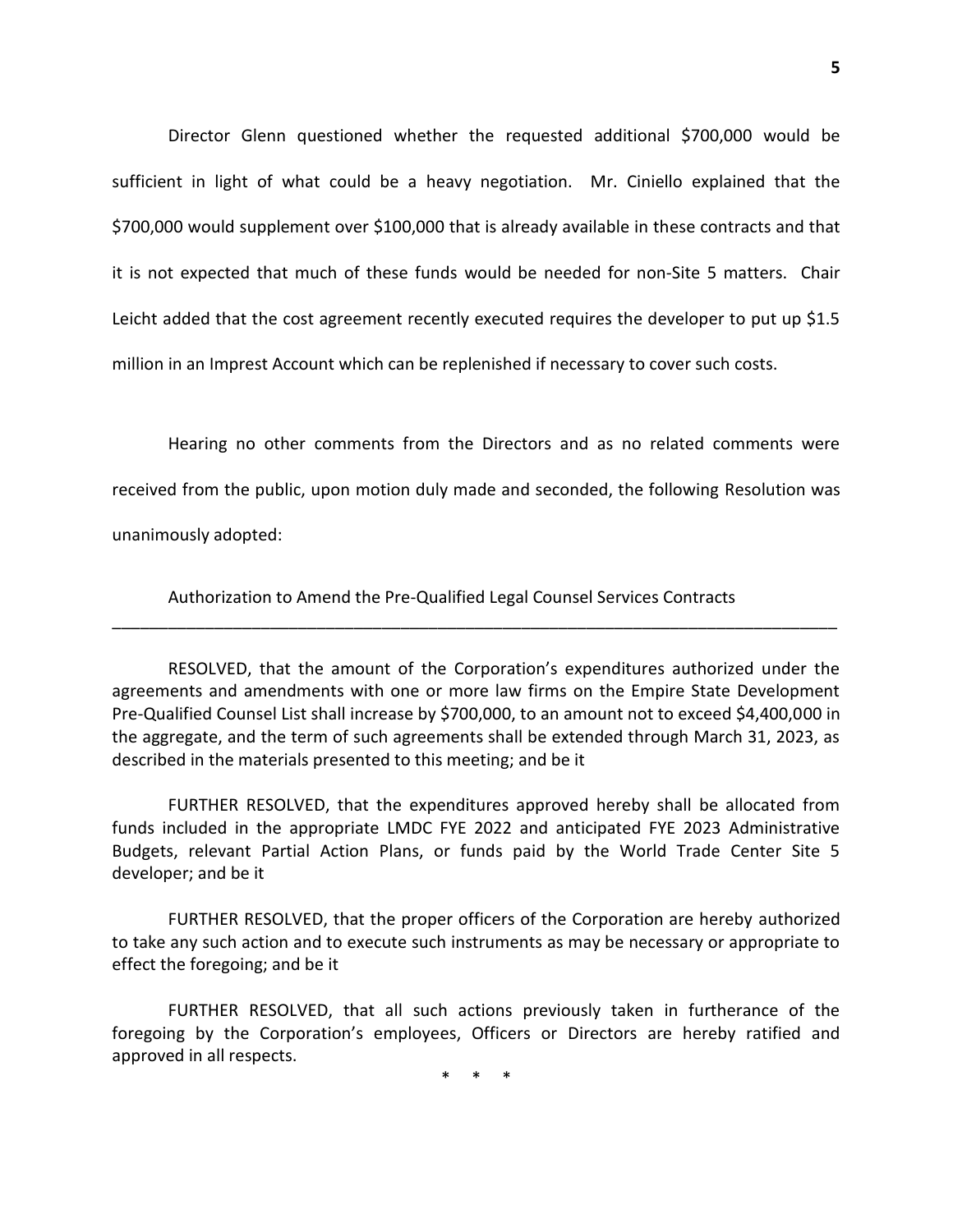Next, Mr. Ciniello presented a request to amend and extend the environmental services contract with AKRF, Inc. by increasing the contract value by \$650,000 also primarily for costs associated with the Site 5 development. Mr. Ciniello noted that funds already exist in this contract that should be sufficient to cover other LMDC environmental services not related to Site 5.

Hearing no comments from the Directors and no related comments were received from

the public, upon motion duly made and seconded, the following Resolution was unanimously

adopted:

Authorization to Extend Agreement with AKRF, Inc. for Environmental Services \_\_\_\_\_\_\_\_\_\_\_\_\_\_\_\_\_\_\_\_\_\_\_\_\_\_\_\_\_\_\_\_\_\_\_\_\_\_\_\_\_\_\_\_\_\_\_\_\_\_\_\_\_\_\_\_\_\_\_\_\_\_\_\_\_\_\_\_\_\_\_\_\_\_\_\_\_\_

RESOLVED, that the amount of the Corporation's expenditures authorized under the agreement and amendments with AKRF, Inc. shall increase by \$650,000, to an amount not to exceed \$3,070,000 in the aggregate, and the term of such agreement shall be extended through March 31, 2023, as described in the materials presented to this meeting; and be it

FURTHER RESOLVED, that the expenditures approved hereby shall be allocated from funds included in the appropriate LMDC FYE 2022 and anticipated FYE 2023 Administrative Budgets, relevant Partial Action Plans, or funds paid by the World Trade Center Site 5 developer; and be it

FURTHER RESOLVED, that the proper officers of the Corporation are hereby authorized to take any such action and to execute such instruments as may be necessary or appropriate to effect the foregoing; and be it

FURTHER RESOLVED, that all such actions previously taken in furtherance of the foregoing by the Corporation's employees, Officers or Directors are hereby ratified and approved in all respects.

\* \* \*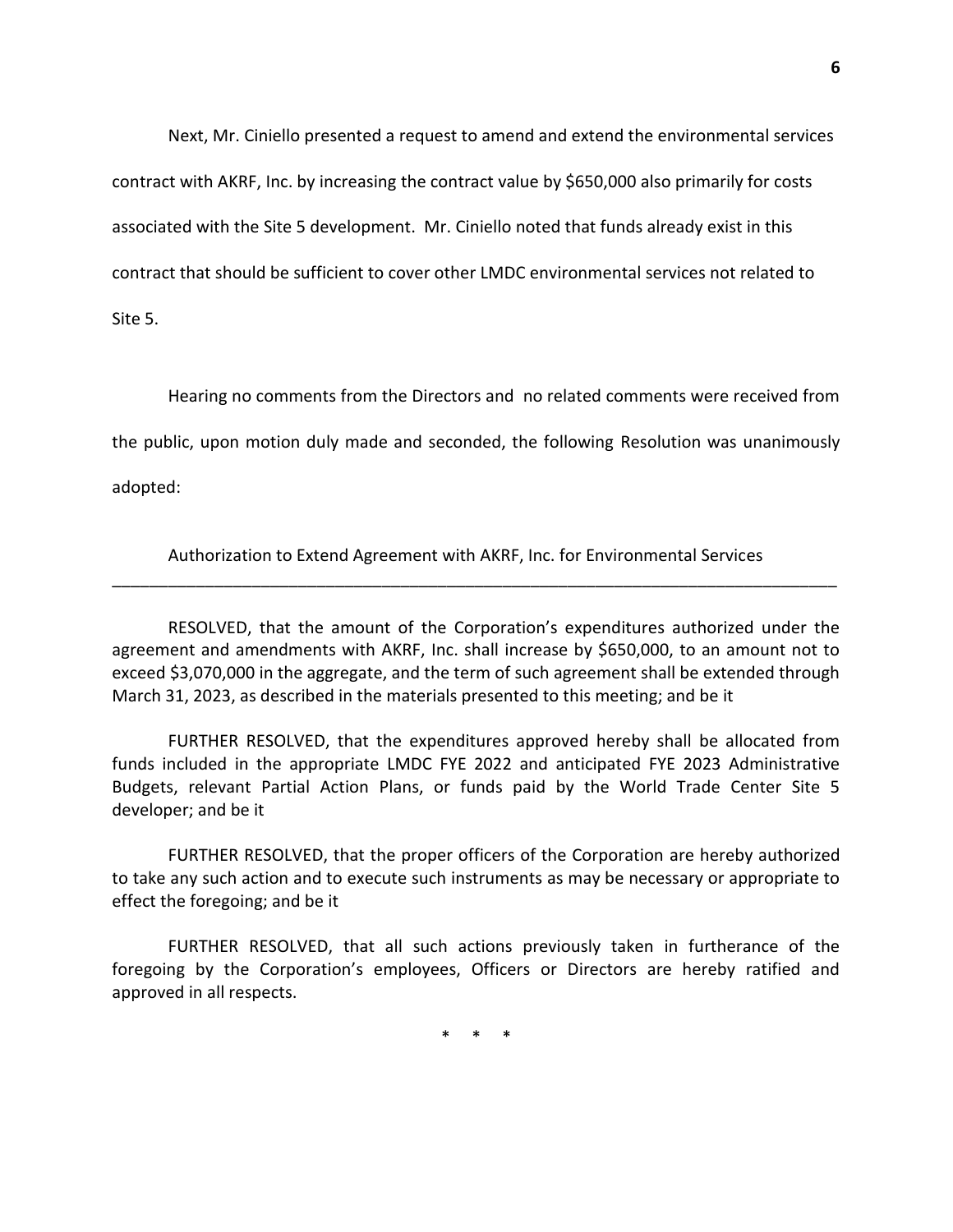Mr. Ciniello then presented a request to extend the contract with Faithful + Gould, Inc. through September 2023 for cost estimating, scheduling, construction feasibility, or preconstruction services as are needed going forward. Mr. Ciniello noted no additional funds were being sought.

Director Patel asked how much money remains on the contract and Mr. Ciniello replied that over \$200,000 is still available.

Hearing no other comments from the Directors and no related comments were received from the public, upon motion duly made and seconded, the following Resolution was unanimously adopted:

Authorization to Extend Terms of Agreement with Faithful + Gould for Cost Estimating, Scheduling, Construction Feasibility, and Pre-Construction Services

RESOLVED, that the Corporation is hereby authorized to amend its contract with Faithful + Gould for cost estimating, scheduling, construction feasibility and pre-construction services, by extending the term of such agreement for 18 months through September 30, 2022 with no additional funds requested, as described in the materials presented to this meeting; and be it

\_\_\_\_\_\_\_\_\_\_\_\_\_\_\_\_\_\_\_\_\_\_\_\_\_\_\_\_\_\_\_\_\_\_\_\_\_\_\_\_\_\_\_\_\_\_\_\_\_\_\_\_\_\_\_\_\_\_\_\_\_\_\_\_\_\_\_\_\_\_\_\_\_\_\_\_\_\_

FURTHER RESOLVED, that the expenditures approved hereby shall be allocated from funds included in relevant Action Plans or appropriate LMDC Administrative Budgets; and be it

FURTHER RESOLVED, that the proper officers of the Corporation are hereby authorized to take any such action and to execute such instruments as may be necessary or appropriate to effect the foregoing; and be it

FURTHER RESOLVED, that all such actions previously taken in furtherance of the foregoing by the Corporation's employees, Officers or Directors are hereby ratified and approved in all respects.

\* \* \*